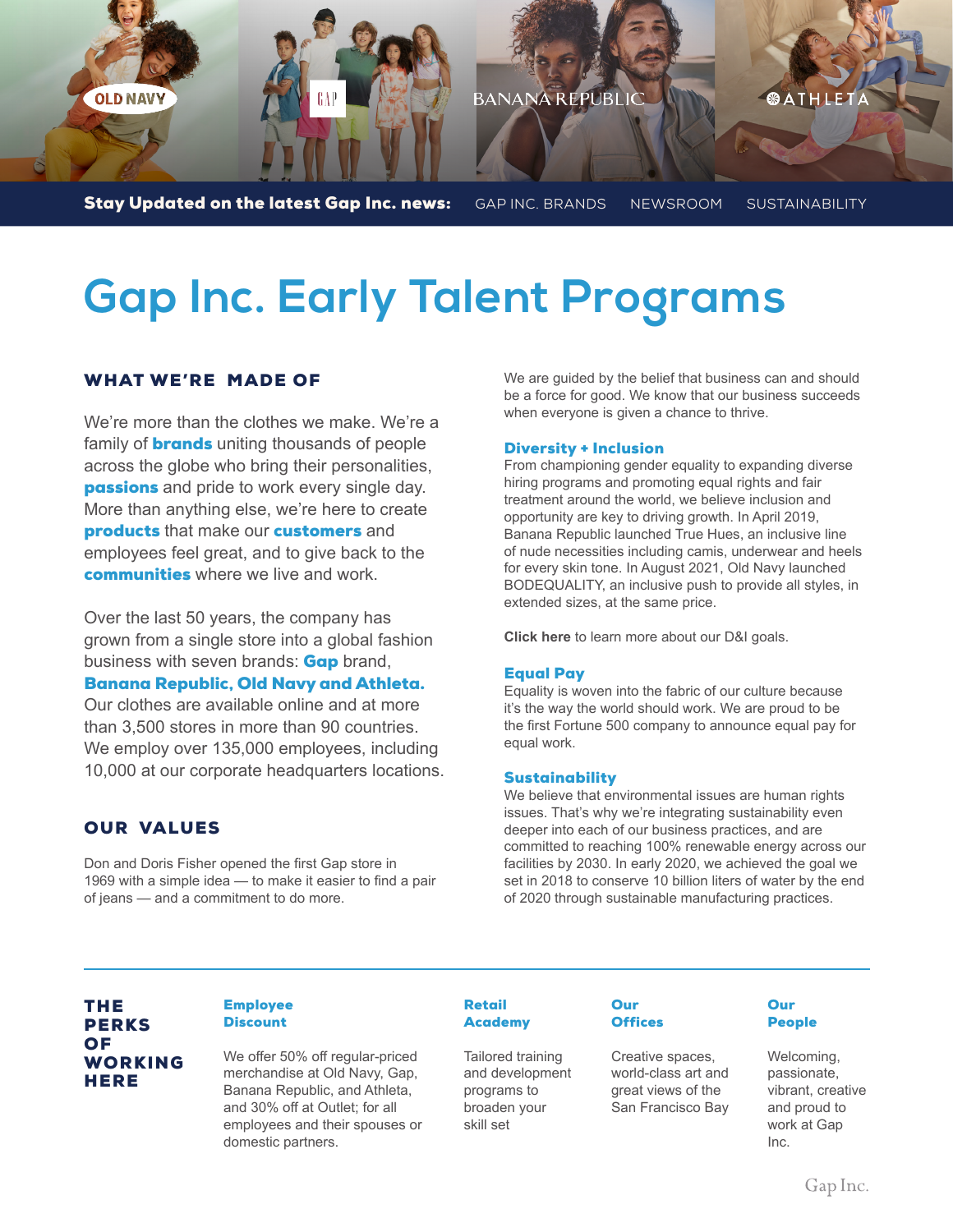## R**OTATIONAL** M**ANAGEMENT** P**ROGRAM**

This interdisciplinary leadership training program is the premier destination for top entry-level talent seeking to jump-start their business careers. RMP has been grooming future leaders at Gap Inc. for more than two decades; many graduates are now senior executives here. This program strives to build and grow our talent from within. Our goal is to find each trainee the best job match for them to launch their career with Gap Inc.

## **OVERVIEW**

#### Learn

What You'll Do

training Manage special projects that make a direct impact on the business + provide opportunities to interact with senior

leaders

Own day-to-day responsibilities • Attend classroom

• The retail business + product lifecycle, from ideation to production • Collaboration + management skills through crossfunctional teams The inner workings of a global company

9 months

**San Francisco:** Banana Republic, Old Navy and Athleta

**New York:** Gap

#### Rotate through:

Inventory Management + Merchandising

Placement into a full-time role in:

Inventory Management or Merchandising

## CAREER PATH

As you grow in your role, your business scope will grow as well. You'll likely begin at the product category level and move up through department, division, brand and company-level ownership. We support people moving across different functions and brands because we value dynamic and challenging careers and want you to grow with us. Assuming you're the rock star we know you are, you'll be on track for promotion every two to three years.

## REQUIREMENTS

- A recent bachelor's degree, or a degree expected by Spring 2023
- Authorization to work in the U.S. on a full-time permanent basis

#### MONTH



## APPLY AT JOBS.GAPINC.COM

RMP sessions run twice a year, starting in the summer and fall. Applications open in early August and are filled on a rolling basis for Summer and Fall 2023 Sessions

#### Questions?

[Email gap\\_inc\\_college\\_recruiting@gap.com](mailto: gap_inc_college_recruiting@gap.com?subject=RMP 2nd Round Project [Insert First and Last Name here))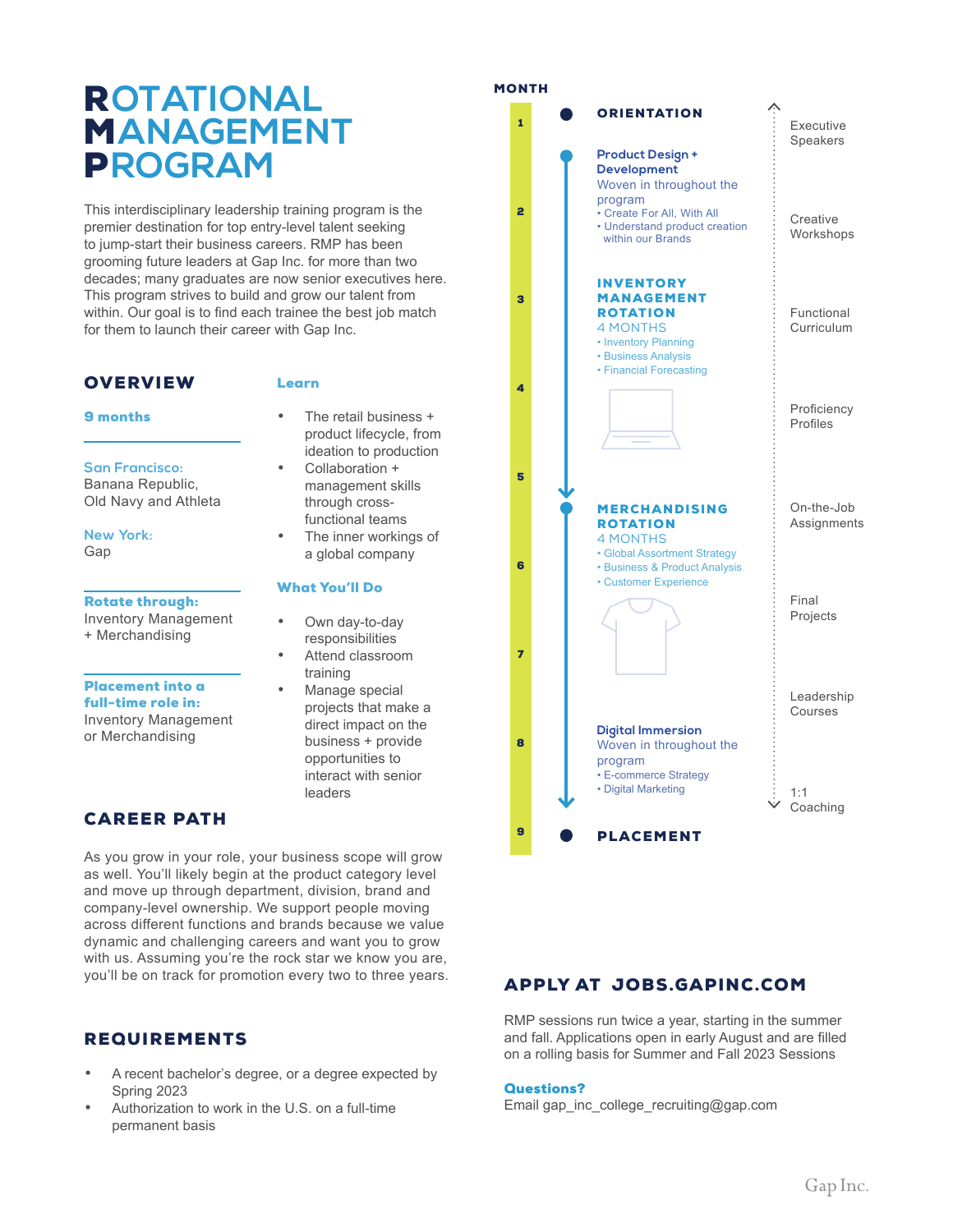## R**OTATIONAL**  M**ANAGEMENT**  P**ROGRAM**

## WHAT YOU'LL DO

## PRODUCTION IMMERSION

THROUGHOUT THE PROGRAM

- Enable the product line creation to execute merchandising strategies, deliver on product design and brand aesthetic while effectively managing cost of goods
- Leverage garment and fabric technical knowledge to meet product quality standards and resolve issues that arise.
- Manage costing process to ensure financial targets are met by delivering costing guidance to the crossfunctional team

## INVENTORY MANAGEMENT ROTATION

4 MONTHS

- Create category sales and inventory plan to hit financial targets and support category roles
- Analyze business performance and develop strategies to maximize profitability
- Reforecast business based on actual sales and inventory levels

### MERCHANDISING ROTATION 4 MONTHS

- Develop global assortment strategies across brands and channels
- Synthesize customer insights, market data and product performance to drive business results
- Collaborate with cross-functional partners to deliver exceptional products and customer experiences

### STORE IMMERSIONS THROUGHOUT THE PROGRAM

- Interact with customers to understand their needs and preferences
- Gain a working knowledge about our store teams and how they operate
- Learn about the brand, product and shopping experience while comp shopping with your team

#### PRODUCT DESIGN & DEVELOPMENT IMMERSION THROUGHOUT THE PROGRAM

- Learn design principles and process, color theory and trend forecasting
- Learn about textiles, construction, finishes, patternmaking and grading
- Understand macro trends, history, and diversity and inclusion in the fashion industry
- Develop an understanding of partnerships with cross-functional teams

## CUSTOMER & DIGITAL IMMERSION THROUGHOUT THE PROGRAM

- Build fluency in digital business for retail<br>• Understand customer lifetime value through
- Understand customer lifetime value through exposure to consumer insights and data analytics
- Learn the fundamentals of running a successful e-commerce site
- Drive engagement through digital marketing
- See how digital product management creates a positive customer experience
- Build an assortment strategy that drives online and store sales
- Reinforce an integrated shopping experience, whether online or in stores